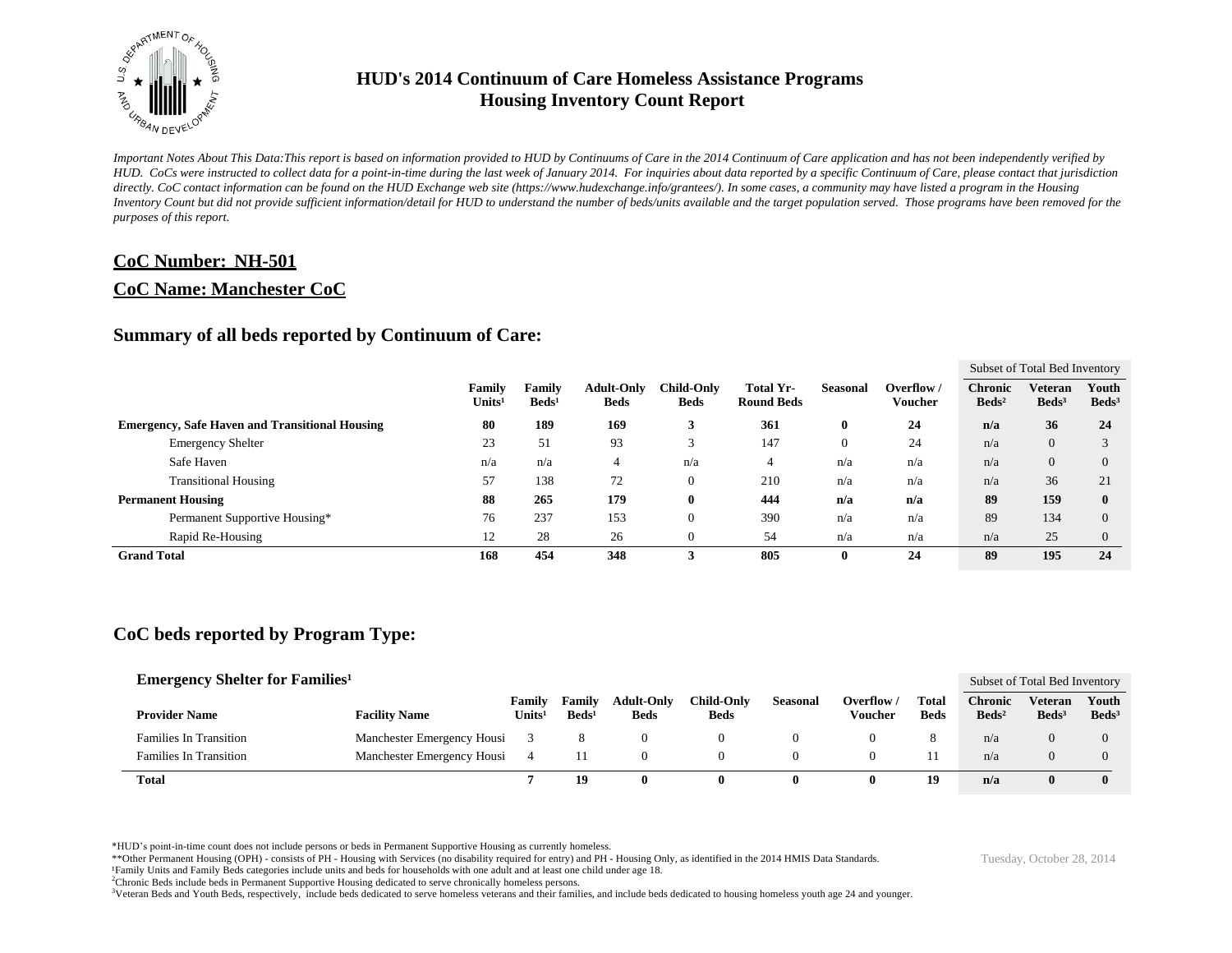

*Important Notes About This Data:This report is based on information provided to HUD by Continuums of Care in the 2014 Continuum of Care application and has not been independently verified by HUD. CoCs were instructed to collect data for a point-in-time during the last week of January 2014. For inquiries about data reported by a specific Continuum of Care, please contact that jurisdiction*  directly. CoC contact information can be found on the HUD Exchange web site (https://www.hudexchange.info/grantees/). In some cases, a community may have listed a program in the Housing *Inventory Count but did not provide sufficient information/detail for HUD to understand the number of beds/units available and the target population served. Those programs have been removed for the purposes of this report.*

| <b>Emergency Shelter for Mixed Populations</b>     |                                     |                                     |                           |                                  |                                  |                 |                                |                             |                                     | Subset of Total Bed Inventory       |                            |
|----------------------------------------------------|-------------------------------------|-------------------------------------|---------------------------|----------------------------------|----------------------------------|-----------------|--------------------------------|-----------------------------|-------------------------------------|-------------------------------------|----------------------------|
| <b>Provider Name</b>                               | <b>Facility Name</b>                | <b>Family</b><br>Units <sup>1</sup> | Family<br>$\text{Beds}^1$ | <b>Adult-Only</b><br><b>Beds</b> | <b>Child-Only</b><br><b>Beds</b> | <b>Seasonal</b> | Overflow /<br><b>Voucher</b>   | <b>Total</b><br><b>Beds</b> | <b>Chronic</b><br>$\text{Beds}^2$   | <b>Veteran</b><br>Beds <sup>3</sup> | Youth<br>Beds <sup>3</sup> |
| <b>Families In Transition</b>                      | <b>Lowell Street Specialty Emer</b> | 1                                   | $\mathfrak{2}$            | $\mathbf{0}$                     | $\mathbf{0}$                     | $\mathbf{0}$    | $\theta$                       | 2                           | n/a                                 | $\Omega$                            | $\overline{0}$             |
| <b>Families In Transition</b>                      | <b>Lowell Street Specialty Emer</b> | 10                                  | 20                        | $\boldsymbol{0}$                 | $\mathbf{0}$                     | $\mathbf{0}$    | $\theta$                       | 20                          | n/a                                 | $\overline{0}$                      | $\overline{0}$             |
| <b>YWCA</b>                                        | Emily's Place                       | 5                                   | 10                        | $\overline{1}$                   | $\mathbf{0}$                     | $\mathbf{0}$    | $\overline{0}$                 | 11                          | n/a                                 | $\overline{0}$                      | 0                          |
| <b>Total</b>                                       |                                     | 16                                  | 32                        | $\mathbf{1}$                     | $\bf{0}$                         | $\bf{0}$        | $\mathbf{0}$                   | 33                          | n/a                                 | $\bf{0}$                            | $\bf{0}$                   |
| <b>Emergency Shelter for Adult Individuals</b>     |                                     |                                     |                           |                                  |                                  |                 |                                |                             |                                     | Subset of Total Bed Inventory       |                            |
| <b>Provider Name</b>                               | <b>Facility Name</b>                | Family<br>Units <sup>1</sup>        | Family<br>$\text{Beds}^1$ | <b>Adult-Only</b><br><b>Beds</b> | <b>Child-Only</b><br><b>Beds</b> | <b>Seasonal</b> | Overflow $\sqrt{ }$<br>Voucher | <b>Total</b><br><b>Beds</b> | <b>Chronic</b><br>Beds <sup>2</sup> | <b>Veteran</b><br>$\text{Beds}^3$   | Youth<br>Beds <sup>3</sup> |
| New Horizons for New Hampshire                     | Angie's                             | $\overline{0}$                      | $\mathbf{0}$              | 16                               | $\mathbf{0}$                     | $\mathbf{0}$    | $\overline{0}$                 | 16                          | n/a                                 | $\overline{0}$                      | $\overline{0}$             |
| New Horizons for New Hampshire                     | Shelter                             | $\mathbf{0}$                        | $\overline{0}$            | 76                               | $\mathbf{0}$                     | $\mathbf{0}$    | 24                             | 100                         | n/a                                 | $\overline{0}$                      | 0                          |
| <b>Total</b>                                       |                                     | $\bf{0}$                            | 0                         | 92                               | $\bf{0}$                         | $\bf{0}$        | 24                             | 116                         | n/a                                 | $\bf{0}$                            | $\bf{0}$                   |
| <b>Emergency Shelter for Youth (Under 18 yrs.)</b> |                                     |                                     |                           |                                  |                                  |                 |                                |                             |                                     | Subset of Total Bed Inventory       |                            |
| <b>Provider Name</b>                               | <b>Facility Name</b>                | Family<br>Units <sup>1</sup>        | Family<br>$\text{Beds}^1$ | <b>Adult-Only</b><br><b>Beds</b> | <b>Child-Only</b><br><b>Beds</b> | <b>Seasonal</b> | Overflow /<br><b>Voucher</b>   | <b>Total</b><br><b>Beds</b> | <b>Chronic</b><br>$\text{Beds}^2$   | <b>Veteran</b><br>$\text{Beds}^3$   | Youth<br>Beds <sup>3</sup> |
| Child and Family Services                          | Safe House                          | $\mathbf{0}$                        | $\overline{0}$            | $\boldsymbol{0}$                 | 3                                | $\mathbf{0}$    | $\mathbf{0}$                   | 3                           | n/a                                 | $\overline{0}$                      | 3                          |
| <b>Total</b>                                       |                                     | $\bf{0}$                            | 0                         | $\bf{0}$                         | 3                                | $\mathbf{0}$    | $\bf{0}$                       | 3                           | n/a                                 | $\bf{0}$                            | 3                          |
| Safe Haven Adult Individuals                       |                                     |                                     |                           |                                  |                                  |                 |                                |                             |                                     | Subset of Total Bed Inventory       |                            |
| <b>Provider Name</b>                               | <b>Facility Name</b>                | Family<br>Units <sup>1</sup>        | Family<br>$\text{Beds}^1$ | <b>Adult-Only</b><br><b>Beds</b> | <b>Child-Only</b><br><b>Beds</b> | <b>Seasonal</b> | Overflow /<br><b>Voucher</b>   | <b>Total</b><br><b>Beds</b> | <b>Chronic</b><br>$\text{Beds}^2$   | <b>Veteran</b><br>$\text{Beds}^3$   | Youth<br>Beds <sup>3</sup> |
| <b>Helping Hands Outreach Ministries</b>           | Gendron House-Safe Haven            | $\mathbf{0}$                        | $\mathbf{0}$              | $\overline{4}$                   | n/a                              | n/a             | n/a                            | 4                           | n/a                                 | $\overline{0}$                      | n/a                        |
| <b>Total</b>                                       |                                     | $\bf{0}$                            | $\mathbf{0}$              | $\overline{\mathbf{4}}$          | $\bf{0}$                         | n/a             | n/a                            | $\overline{\mathbf{4}}$     | n/a                                 | $\bf{0}$                            | n/a                        |

\*HUD's point-in-time count does not include persons or beds in Permanent Supportive Housing as currently homeless.

\*\*Other Permanent Housing (OPH) - consists of PH - Housing with Services (no disability required for entry) and PH - Housing Only, as identified in the 2014 HMIS Data Standards. ¹Family Units and Family Beds categories include units and beds for households with one adult and at least one child under age 18.

<sup>2</sup>Chronic Beds include beds in Permanent Supportive Housing dedicated to serve chronically homeless persons.

<sup>3</sup>Veteran Beds and Youth Beds, respectively, include beds dedicated to serve homeless veterans and their families, and include beds dedicated to housing homeless youth age 24 and younger.

Tuesday, October 28, 2014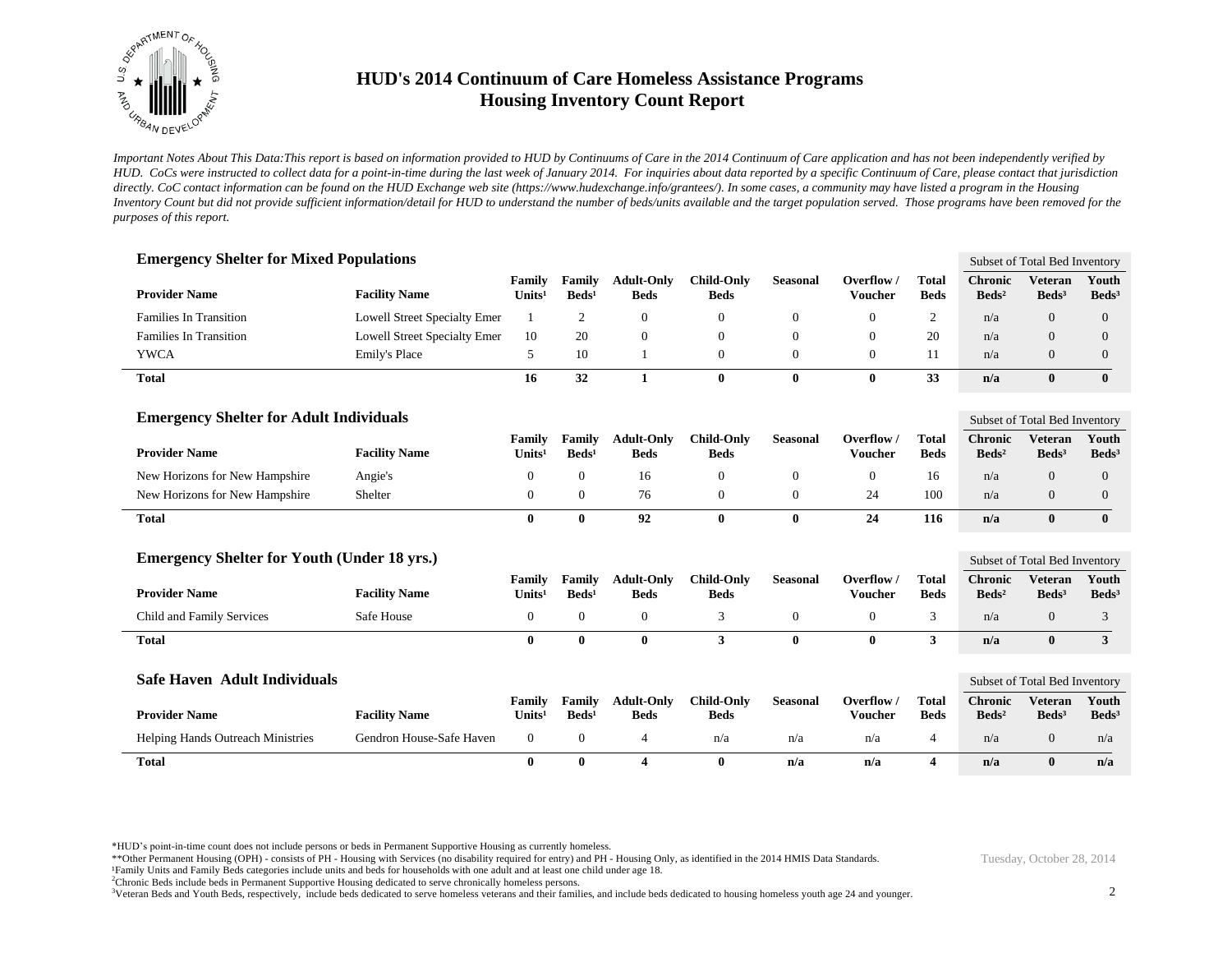

*Important Notes About This Data:This report is based on information provided to HUD by Continuums of Care in the 2014 Continuum of Care application and has not been independently verified by HUD. CoCs were instructed to collect data for a point-in-time during the last week of January 2014. For inquiries about data reported by a specific Continuum of Care, please contact that jurisdiction*  directly. CoC contact information can be found on the HUD Exchange web site (https://www.hudexchange.info/grantees/). In some cases, a community may have listed a program in the Housing *Inventory Count but did not provide sufficient information/detail for HUD to understand the number of beds/units available and the target population served. Those programs have been removed for the purposes of this report.*

| <b>Transitional Housing for Mixed Populations</b> |                                    |                              |                           |                                  |                           |          |                       |                      |                                     |                              | Subset of Total Bed Inventory |  |  |
|---------------------------------------------------|------------------------------------|------------------------------|---------------------------|----------------------------------|---------------------------|----------|-----------------------|----------------------|-------------------------------------|------------------------------|-------------------------------|--|--|
| <b>Provider Name</b>                              | <b>Facility Name</b>               | Family<br>Units <sup>1</sup> | Family<br>$\text{Beds}^1$ | <b>Adult-Only</b><br><b>Beds</b> | Child-Only<br><b>Beds</b> | Seasonal | Overflow /<br>Voucher | Total<br><b>Beds</b> | <b>Chronic</b><br>$\mathbf{Beds^2}$ | Veteran<br>Beds <sup>3</sup> | Youth<br>Beds <sup>3</sup>    |  |  |
| <b>Families In Transition</b>                     | Millvard II                        | 16                           | 32                        |                                  | $\mathbf{0}$              | n/a      | n/a                   | 35                   | n/a                                 | $\Omega$                     | $\Omega$                      |  |  |
| <b>Families In Transition</b>                     | <b>Family Willows Transitional</b> | 12                           | 29                        | $\Omega$                         | $\mathbf{0}$              | n/a      | n/a                   | 29                   | n/a                                 | $\theta$                     | $\Omega$                      |  |  |
| <b>Families In Transition</b>                     | Family Willows Transitional (      | 12                           | 35                        | $\Omega$                         | $\mathbf{0}$              | n/a      | n/a                   | 35                   | n/a                                 | $\Omega$                     | $\Omega$                      |  |  |
| The Way Home                                      | 214 Spruce Street                  | 6                            | 19                        |                                  | $\Omega$                  | n/a      | n/a                   | 20                   | n/a                                 | $\Omega$                     | $\Omega$                      |  |  |
| <b>Total</b>                                      |                                    | 46                           | 115                       | 4                                | $\bf{0}$                  | n/a      | n/a                   | 119                  | n/a                                 | $\mathbf{0}$                 | $\mathbf{0}$                  |  |  |

| <b>Transitional Housing for Adult Individuals</b> |                                    |                              |                             |                                  |                           |                 |                                |                      |                                   | Subset of Total Bed Inventory |                            |  |
|---------------------------------------------------|------------------------------------|------------------------------|-----------------------------|----------------------------------|---------------------------|-----------------|--------------------------------|----------------------|-----------------------------------|-------------------------------|----------------------------|--|
| <b>Provider Name</b>                              | <b>Facility Name</b>               | Familv<br>Units <sup>1</sup> | Family<br>Beds <sup>1</sup> | <b>Adult-Only</b><br><b>Beds</b> | Child-Only<br><b>Beds</b> | <b>Seasonal</b> | Overflow $\sqrt{ }$<br>Voucher | Total<br><b>Beds</b> | <b>Chronic</b><br>$\text{Beds}^2$ | Veteran<br>$\text{Beds}^3$    | Youth<br>Beds <sup>3</sup> |  |
| Child and Family Services                         | <b>Transitional Living Program</b> | <sub>6</sub>                 | 12                          | $\theta$                         | $\overline{0}$            | n/a             | n/a                            | 12                   | n/a                               | $\theta$                      | 12                         |  |
| Child and Family Services                         | Union St. TLP                      | 0                            |                             | $\Omega$                         | $\theta$                  | n/a             | n/a                            | 9                    | n/a                               | $\Omega$                      |                            |  |
| <b>Families In Transition</b>                     | <b>Amherst Street</b>              | 0                            |                             | Q                                | $\overline{0}$            | n/a             | n/a                            | 9                    | n/a                               | $\Omega$                      | $\Omega$                   |  |
| Harbor Homes, Inc.                                | <b>GPD - Veterans FIRST Some</b>   |                              |                             | 15                               | $\theta$                  | n/a             | n/a                            | 26                   | n/a                               | 26                            | $\Omega$                   |  |
| <b>Helping Hands Outreach Ministries</b>          | <b>HHOC</b>                        | 0                            |                             | 25                               | $\overline{0}$            | n/a             | n/a                            | 25                   | n/a                               | $\Omega$                      | $\Omega$                   |  |
| Liberty House                                     | <b>Transitional Program</b>        | 0                            |                             | 10                               | $\boldsymbol{0}$          | n/a             | n/a                            | 10                   | n/a                               | 10                            | $\Omega$                   |  |
| <b>Total</b>                                      |                                    |                              | 23                          | -68                              | v                         | n/a             | n/a                            | 91                   | n/a                               | 36                            | 21                         |  |

| Permanent Supportive Housing for Families <sup>1</sup> |                         |                  |                           |                                  |                                  |          |                       |                      |                                   | Subset of Total Bed Inventory       |                          |  |
|--------------------------------------------------------|-------------------------|------------------|---------------------------|----------------------------------|----------------------------------|----------|-----------------------|----------------------|-----------------------------------|-------------------------------------|--------------------------|--|
| <b>Provider Name</b>                                   | <b>Facility Name</b>    | Family<br>Units' | Familv<br>$\text{Beds}^1$ | <b>Adult-Only</b><br><b>Beds</b> | <b>Child-Only</b><br><b>Beds</b> | Seasonal | Overflow /<br>Voucher | Total<br><b>Beds</b> | <b>Chronic</b><br>$\text{Beds}^2$ | <b>Veteran</b><br>Beds <sup>3</sup> | Youth<br>$\text{Beds}^3$ |  |
| The Way Home                                           | VASH - Hanover Hall PSH | 9                | 35                        |                                  |                                  | n/a      | n/a                   | 35                   | 35                                | 35                                  | $\theta$                 |  |
| The Way Home                                           | 224 Spruce Street       |                  | 18                        | 0                                |                                  | n/a      | n/a                   | 18                   |                                   |                                     | $\theta$                 |  |
| <b>Total</b>                                           |                         | 12               | 53                        | 0                                | 0                                | n/a      | n/a                   | 53                   | 38                                | 35                                  | $\mathbf{0}$             |  |

\*HUD's point-in-time count does not include persons or beds in Permanent Supportive Housing as currently homeless.

\*\*Other Permanent Housing (OPH) - consists of PH - Housing with Services (no disability required for entry) and PH - Housing Only, as identified in the 2014 HMIS Data Standards. ¹Family Units and Family Beds categories include units and beds for households with one adult and at least one child under age 18.

<sup>2</sup>Chronic Beds include beds in Permanent Supportive Housing dedicated to serve chronically homeless persons.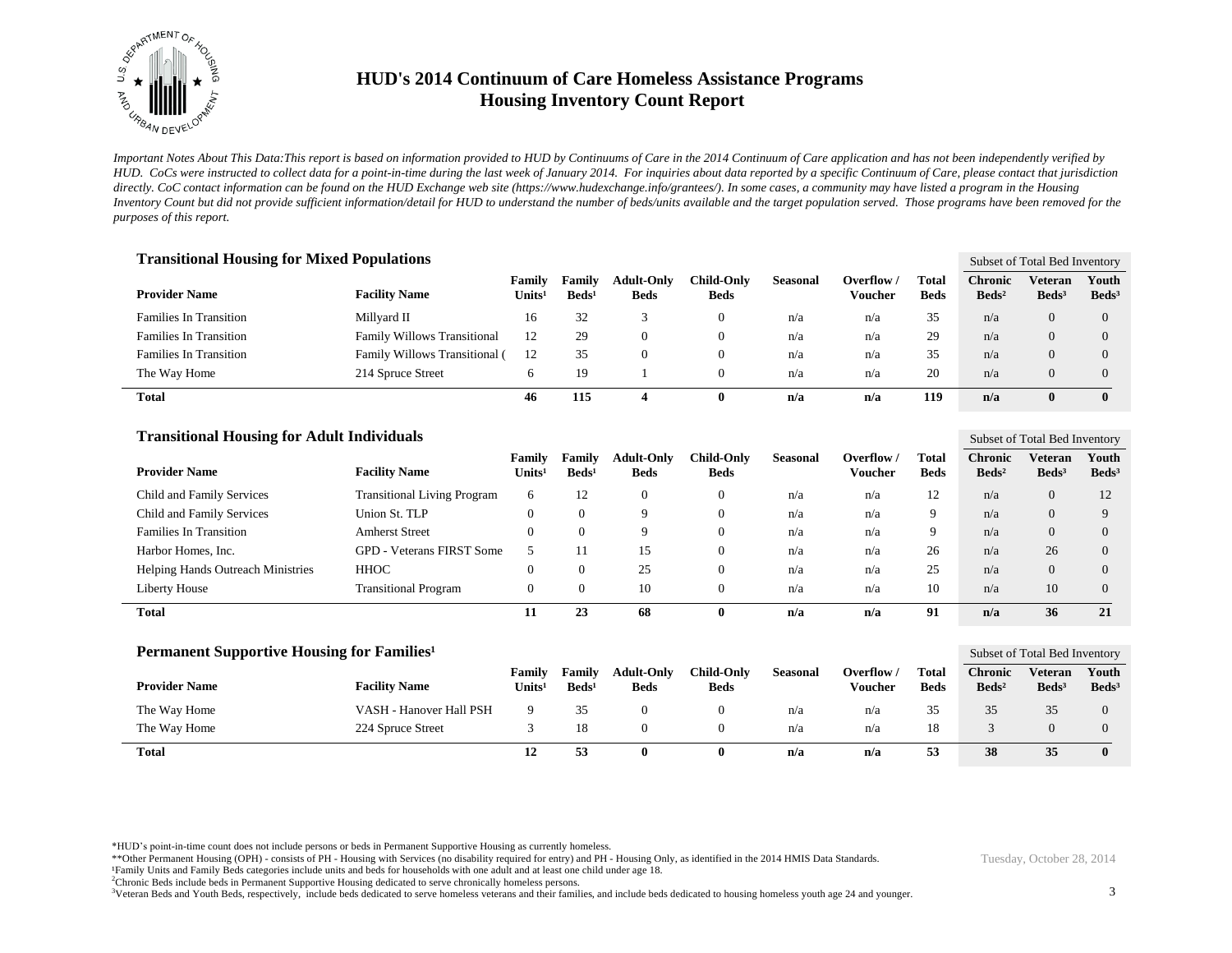

*Important Notes About This Data:This report is based on information provided to HUD by Continuums of Care in the 2014 Continuum of Care application and has not been independently verified by HUD. CoCs were instructed to collect data for a point-in-time during the last week of January 2014. For inquiries about data reported by a specific Continuum of Care, please contact that jurisdiction*  directly. CoC contact information can be found on the HUD Exchange web site (https://www.hudexchange.info/grantees/). In some cases, a community may have listed a program in the Housing *Inventory Count but did not provide sufficient information/detail for HUD to understand the number of beds/units available and the target population served. Those programs have been removed for the purposes of this report.*

| <b>Permanent Supportive Housing for Mixed Populations</b> |                              |                              |                             |                                  |                           |                 |                       |                      |                                   |                            | Subset of Total Bed Inventory |  |  |
|-----------------------------------------------------------|------------------------------|------------------------------|-----------------------------|----------------------------------|---------------------------|-----------------|-----------------------|----------------------|-----------------------------------|----------------------------|-------------------------------|--|--|
| <b>Provider Name</b>                                      | <b>Facility Name</b>         | Family<br>Units <sup>1</sup> | Family<br>Beds <sup>1</sup> | <b>Adult-Only</b><br><b>Beds</b> | Child-Only<br><b>Beds</b> | <b>Seasonal</b> | Overflow /<br>Voucher | Total<br><b>Beds</b> | <b>Chronic</b><br>$\text{Beds}^2$ | Veteran<br>$\text{Beds}^3$ | Youth<br>$\text{Beds}^3$      |  |  |
| <b>Families In Transition</b>                             | <b>Family Willows PHPIII</b> | 0                            |                             | <sub>6</sub>                     | 0                         | n/a             | n/a                   | 6                    |                                   | $\theta$                   | $\theta$                      |  |  |
| <b>Families In Transition</b>                             | <b>Spruce Street</b>         |                              | 13                          | 0                                | 0                         | n/a             | n/a                   | 13                   | $\Omega$                          | 0                          |                               |  |  |
| <b>Families In Transition</b>                             | Millyard I                   | 10                           | 24                          |                                  | 0                         | n/a             | n/a                   | 26                   | $\Omega$                          | 0                          |                               |  |  |
| <b>Families In Transition</b>                             | Family Willows Permanent (n) | 12                           | 35                          | 0                                | 0                         | n/a             | n/a                   | 35                   | $\Omega$                          | $\theta$                   |                               |  |  |
| <b>Total</b>                                              |                              | 27                           | 72                          | 8                                | v                         | n/a             | n/a                   | 80                   |                                   | 0                          | $\mathbf{0}$                  |  |  |

\*HUD's point-in-time count does not include persons or beds in Permanent Supportive Housing as currently homeless.

\*\*Other Permanent Housing (OPH) - consists of PH - Housing with Services (no disability required for entry) and PH - Housing Only, as identified in the 2014 HMIS Data Standards. ¹Family Units and Family Beds categories include units and beds for households with one adult and at least one child under age 18.

<sup>2</sup>Chronic Beds include beds in Permanent Supportive Housing dedicated to serve chronically homeless persons.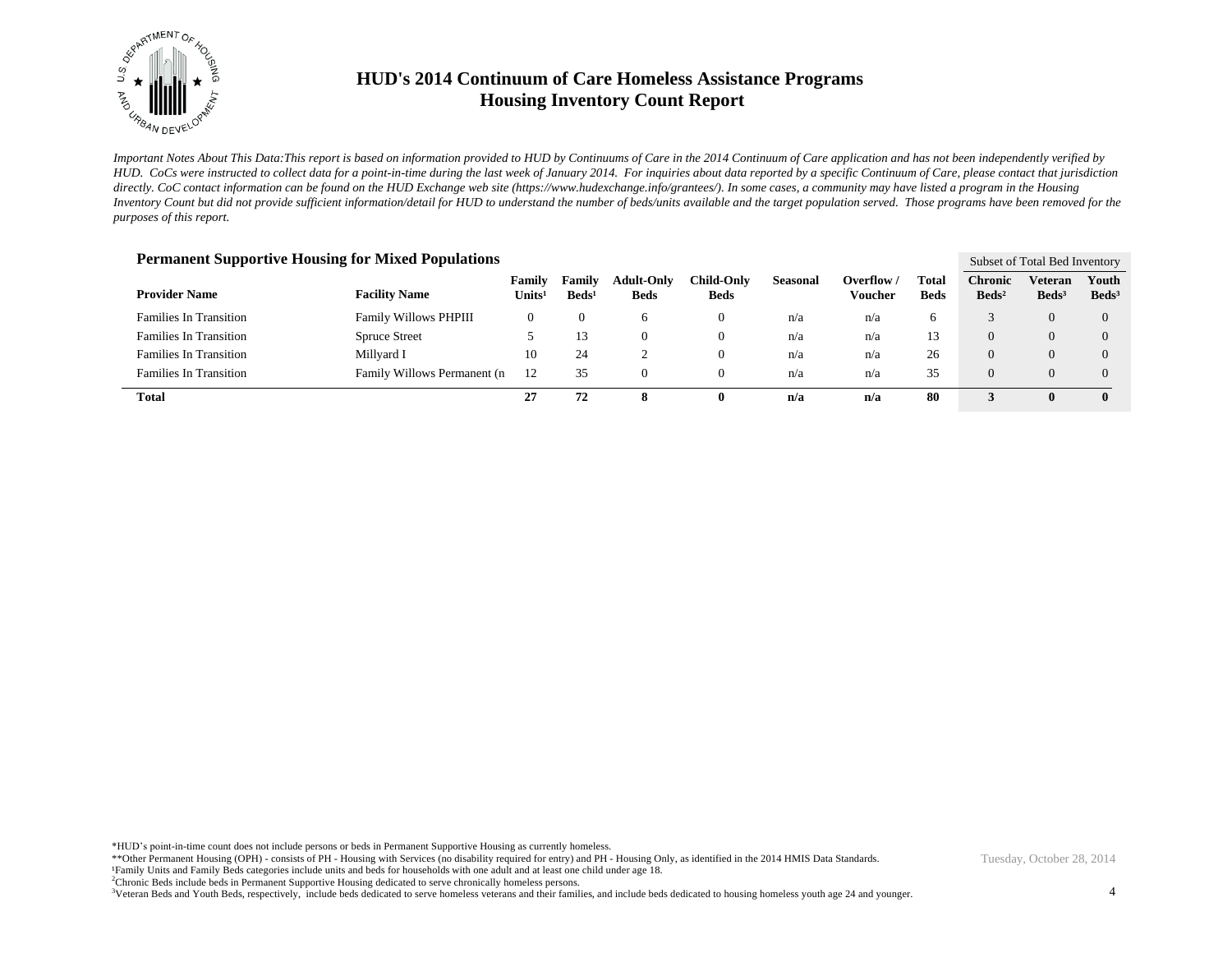

*Important Notes About This Data:This report is based on information provided to HUD by Continuums of Care in the 2014 Continuum of Care application and has not been independently verified by HUD. CoCs were instructed to collect data for a point-in-time during the last week of January 2014. For inquiries about data reported by a specific Continuum of Care, please contact that jurisdiction*  directly. CoC contact information can be found on the HUD Exchange web site (https://www.hudexchange.info/grantees/). In some cases, a community may have listed a program in the Housing *Inventory Count but did not provide sufficient information/detail for HUD to understand the number of beds/units available and the target population served. Those programs have been removed for the purposes of this report.*

| <b>Permanent Supportive Housing for Adult Individuals</b> |                                |                              |                           |                                  |                                  |                 |                              |                      |                                   | Subset of Total Bed Inventory     |                            |
|-----------------------------------------------------------|--------------------------------|------------------------------|---------------------------|----------------------------------|----------------------------------|-----------------|------------------------------|----------------------|-----------------------------------|-----------------------------------|----------------------------|
| <b>Provider Name</b>                                      | <b>Facility Name</b>           | Family<br>Units <sup>1</sup> | Family<br>$\text{Beds}^1$ | <b>Adult-Only</b><br><b>Beds</b> | <b>Child-Only</b><br><b>Beds</b> | <b>Seasonal</b> | Overflow /<br><b>Voucher</b> | Total<br><b>Beds</b> | <b>Chronic</b><br>$\text{Beds}^2$ | <b>Veteran</b><br>$\text{Beds}^3$ | Youth<br>Beds <sup>3</sup> |
| <b>Families In Transition</b>                             | <b>Belmont Street PHPIV</b>    | $\mathbf{0}$                 | 0                         | $\overline{4}$                   | $\mathbf{0}$                     | n/a             | n/a                          | $\overline{4}$       | $\overline{4}$                    | $\overline{0}$                    | $\overline{0}$             |
| <b>Families In Transition</b>                             | <b>Lowell Street PHPV</b>      | $\mathbf{0}$                 | 0                         | $\overline{4}$                   | $\Omega$                         | n/a             | n/a                          | $\overline{4}$       | $\overline{4}$                    | $\Omega$                          | $\Omega$                   |
| <b>Families In Transition</b>                             | Lowell Street (non-HUD)        | $\mathbf{0}$                 | 0                         | $\overline{2}$                   | $\theta$                         | n/a             | n/a                          | 2                    | $\theta$                          | $\overline{0}$                    | $\overline{0}$             |
| <b>Families In Transition</b>                             | The Family Mill NHHFA          | 2                            | 5                         | $\theta$                         | $\mathbf{0}$                     | n/a             | n/a                          | 5                    | $\mathbf{0}$                      | $\overline{0}$                    | $\theta$                   |
| <b>Families In Transition</b>                             | The Family Mill PHP            | 12                           | 35                        | 3                                | $\Omega$                         | n/a             | n/a                          | 38                   | $\Omega$                          | $\Omega$                          | $\Omega$                   |
| <b>Families In Transition</b>                             | Douglas Street SRO             | $\mathbf{0}$                 | 0                         | 3                                | $\Omega$                         | n/a             | n/a                          | 3                    | $\Omega$                          | $\overline{0}$                    | $\theta$                   |
| <b>Families In Transition</b>                             | Douglas Sreet PHPVI            | $\Omega$                     | 0                         | 6                                | $\Omega$                         | n/a             | n/a                          | 6                    | $\Omega$                          | $\Omega$                          | $\theta$                   |
| <b>Families In Transition</b>                             | <b>Belmont Street PHPVI</b>    | 7                            | 17                        | $\theta$                         | $\Omega$                         | n/a             | n/a                          | 17                   | $\mathbf{0}$                      | $\overline{0}$                    | $\theta$                   |
| <b>Families In Transition</b>                             | Belmont Street (non-HUD)       |                              | 3                         | $\theta$                         | $\Omega$                         | n/a             | n/a                          | 3                    | $\Omega$                          | $\Omega$                          | $\Omega$                   |
| Harbor Homes, Inc.                                        | VA-Somerville St PSH           |                              | 2                         | 5                                | $\Omega$                         | n/a             | n/a                          |                      | 3                                 |                                   | $\theta$                   |
| Helping Hands Outreach Ministries                         | Gendron House PHP II           | $\mathbf{0}$                 | 0                         | 12                               | $\Omega$                         | n/a             | n/a                          | 12                   | 6                                 | $\Omega$                          | $\Omega$                   |
| Manchester Housing Redevelopment Aut                      | <b>Brown School Apartments</b> | $\mathbf{0}$                 | 0                         |                                  | $\Omega$                         | n/a             | n/a                          |                      | $\theta$                          | $\Omega$                          | $\theta$                   |
| Manchester Housing Redevelopment Aut                      | Mary Gale Apartments           | $\boldsymbol{0}$             | 0                         | 8                                | $\Omega$                         | n/a             | n/a                          | 8                    | $\mathbf{0}$                      | $\Omega$                          | $\Omega$                   |
| Southern New Hampshire Services                           | <b>Robinson House</b>          | $\Omega$                     | 0                         | 24                               | $\Omega$                         | n/a             | n/a                          | 24                   | $\mathbf{0}$                      | $\overline{0}$                    | $\theta$                   |
| The Way Home                                              | Your Way Home III              | $\Omega$                     | 0                         | $\overline{4}$                   | $\Omega$                         | n/a             | n/a                          | $\overline{4}$       | $\overline{4}$                    | $\Omega$                          | $\Omega$                   |
| The Way Home                                              | Your Way Home VII              | 3                            | 8                         | 8                                | $\theta$                         | n/a             | n/a                          | 16                   | 16                                | $\overline{0}$                    | $\theta$                   |
| The Way Home                                              | Your Way Home V                | $\Omega$                     | 0                         | 6                                | $\Omega$                         | n/a             | n/a                          | 6                    | 6                                 | 6                                 | $\Omega$                   |
| The Way Home                                              | Your Way Home I                | $\mathbf{0}$                 | $\theta$                  | 5                                | $\theta$                         | n/a             | n/a                          | 5                    | 5                                 | $\Omega$                          | $\theta$                   |
| VA Medical Center                                         | <b>VASH Vouchers</b>           | 11                           | 42                        | 44                               | $\boldsymbol{0}$                 | n/a             | n/a                          | 86                   | $\overline{0}$                    | 86                                | $\theta$                   |
| <b>Total</b>                                              |                                | 37                           | 112                       | 145                              | $\bf{0}$                         | n/a             | n/a                          | 257                  | 48                                | 99                                | $\mathbf{0}$               |

\*HUD's point-in-time count does not include persons or beds in Permanent Supportive Housing as currently homeless.

\*\*Other Permanent Housing (OPH) - consists of PH - Housing with Services (no disability required for entry) and PH - Housing Only, as identified in the 2014 HMIS Data Standards. ¹Family Units and Family Beds categories include units and beds for households with one adult and at least one child under age 18.

<sup>2</sup>Chronic Beds include beds in Permanent Supportive Housing dedicated to serve chronically homeless persons.